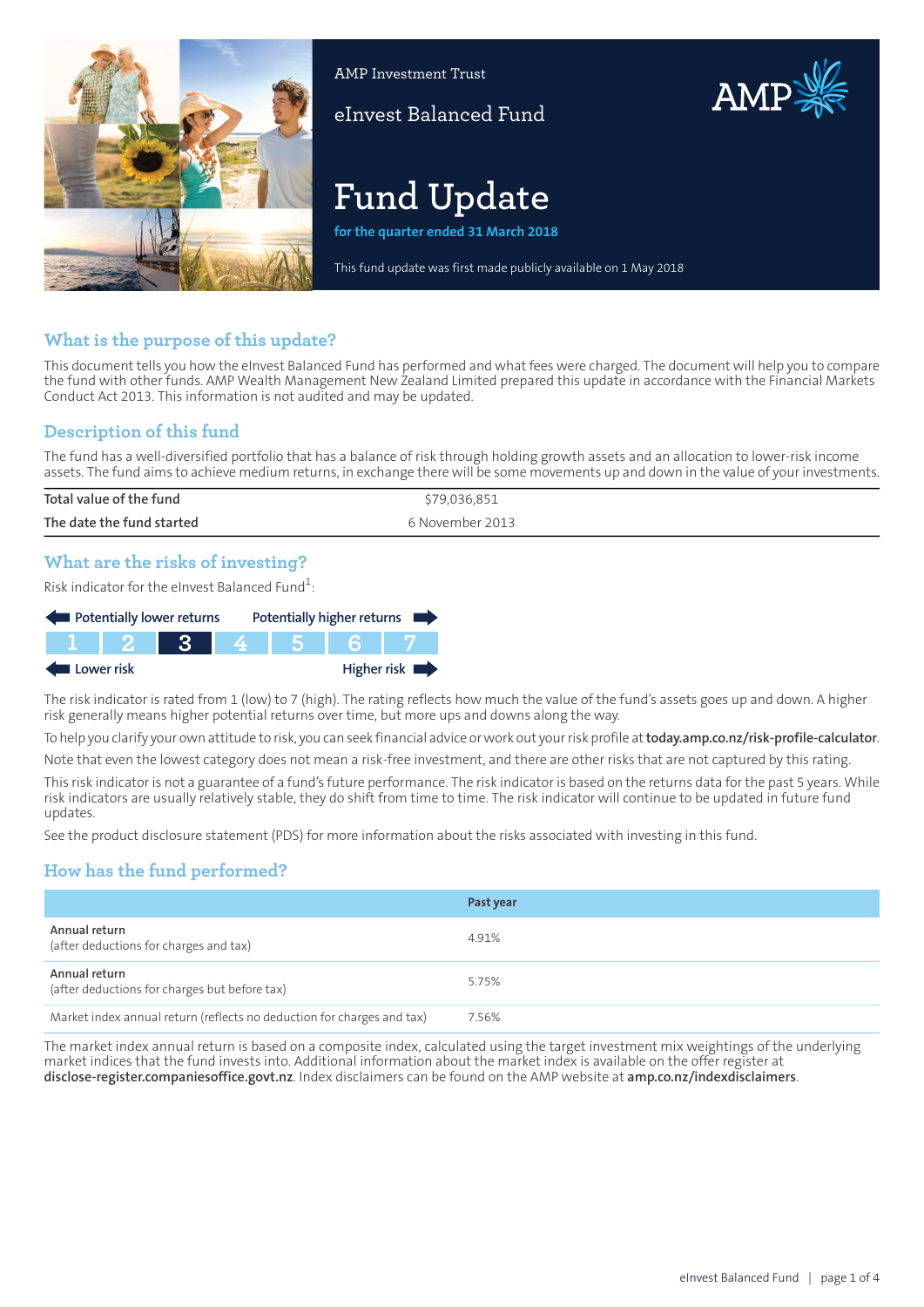#### **Annual return graph**



This shows the return afterfund charges and tax for each year ending 31 March since the fund started. The last bar shows the average annual return since the fund started, up to 31 March 2018.

**Important:** This does not tell you how the fund will perform in the future.

Returns in this update are after tax at the highest prescribed investor rate (PIR) of tax for an individual New Zealand resident. Your tax may be lower.

#### **What fees are investors charged?**

Investors in the eInvest Balanced Fund are charged fund charges. In the year to 31 March 2017 these were:

|                                             | % of net asset value                                                     |
|---------------------------------------------|--------------------------------------------------------------------------|
| Total fund charges                          | 1.40%                                                                    |
| Which are made up of -                      |                                                                          |
| Total management and administration charges | 1.40%                                                                    |
| Including -                                 |                                                                          |
| Manager's basic fee                         | 0.96%                                                                    |
| Other management and administration charges | 0.44%                                                                    |
| Total performance-based fees                | 0.00%                                                                    |
| <b>Other charges</b>                        | Dollar amount per investor or description<br>of how charge is calculated |
| NII                                         |                                                                          |

Investors may also be charged individual action fees for specific actions or decisions (for example, for withdrawing from or switching funds). See the 'fees and other charges' document on the entry relating to the offer of interests in the AMP Investment Trust maintained on the offer register (**[disclose-register.companiesoffice.govt.nz](https://disclose-register.companiesoffice.govt.nz/)**) for more information about those fees.

Small differences in fees and charges can have a big impact on your investment over the long term.

#### **Example of how this applies to an investor**

Craig had \$10,000 in the fund at the start of the year and did not make any further contributions. At the end of the year, Craig received a return after fund charges were deducted of \$491.00 (that is 4.91% of his initial \$10,000). Craig also paid \$0.00 in other charges. This gives Craig a total return after tax of \$491.00 for the year.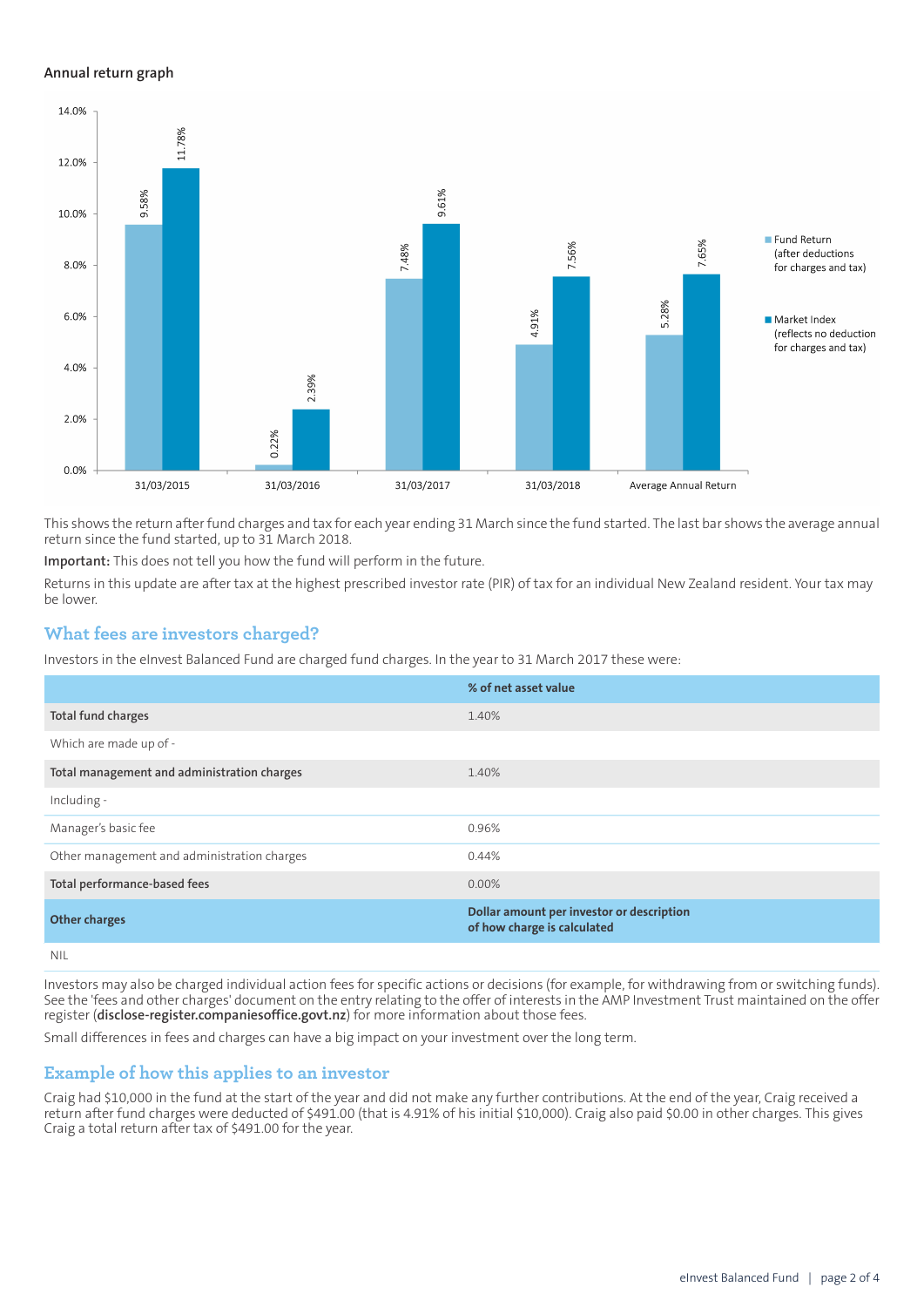# **What does the fund invest in?**

# **Actual investment mix<sup>2</sup>**

This shows the types of assets that the fund invests in.



#### **Target investment mix**

This shows the mix of assets that the fund generally intends to invest in.

| <b>Allocation</b> |
|-------------------|
| 10.00%            |
| 15.00%            |
| 18.00%            |
| 16.00%            |
| 33.00%            |
| 4.00%             |
| 0.00%             |
| 0.00%             |
| 4.00%             |
|                   |

\*Other consists of alternative assets (4.00%)

#### **Top 10 investments<sup>2</sup>**

|    | <b>Name</b>                                             | Percentage<br>of fund<br>net assets | <b>Asset Type</b>                      | Country     | <b>Credit rating</b><br>(if applicable) |
|----|---------------------------------------------------------|-------------------------------------|----------------------------------------|-------------|-----------------------------------------|
|    | Call Account (Westpac Banking Corporation Advance Acct) | 5.41%                               | Cash and cash equivalents              | New Zealand | $A-1+$                                  |
| 2  | Orbis Global Equity LE Fund                             | 2.93%                               | International equities                 | Australia   | N/A                                     |
| 3  | Call Account (ANZ 32 Day Constant Maturity Date)        | 2.35%                               | Cash and cash equivalents              | New Zealand | $A-1+$                                  |
| 4  | Call Account (Rabobank Advance Account NZD)             | 2.10%                               | Cash and cash equivalents              | New Zealand | $A-1$                                   |
| 5  | New Zealand Government bond maturing 15 Apr 27          | 1.35%                               | New Zealand fixed interest             | New Zealand | $AA+$                                   |
| 6  | New Zealand Government bond maturing 14 Apr 33          | 1.17%                               | New Zealand fixed interest             | New Zealand | $AA+$                                   |
| 7  | a2 Milk Co Ltd                                          | 1.11%                               | Australasian equities                  | New Zealand | N/A                                     |
| 8  | New Zealand Government bond maturing 15 May 21          | 0.87%                               | New Zealand fixed interest             | New Zealand | $AA+$                                   |
| 9  | Fisher & Paykel Healthcare Corp                         | 0.80%                               | Australasian equities                  | New Zealand | N/A                                     |
| 10 | ASB Bank Ltd note maturing 15 Jun 18                    | 0.74%                               | New Zealand fixed interest New Zealand |             | $AA-$                                   |
|    |                                                         |                                     |                                        |             |                                         |

The top 10 investments make up 18.83% of the fund.